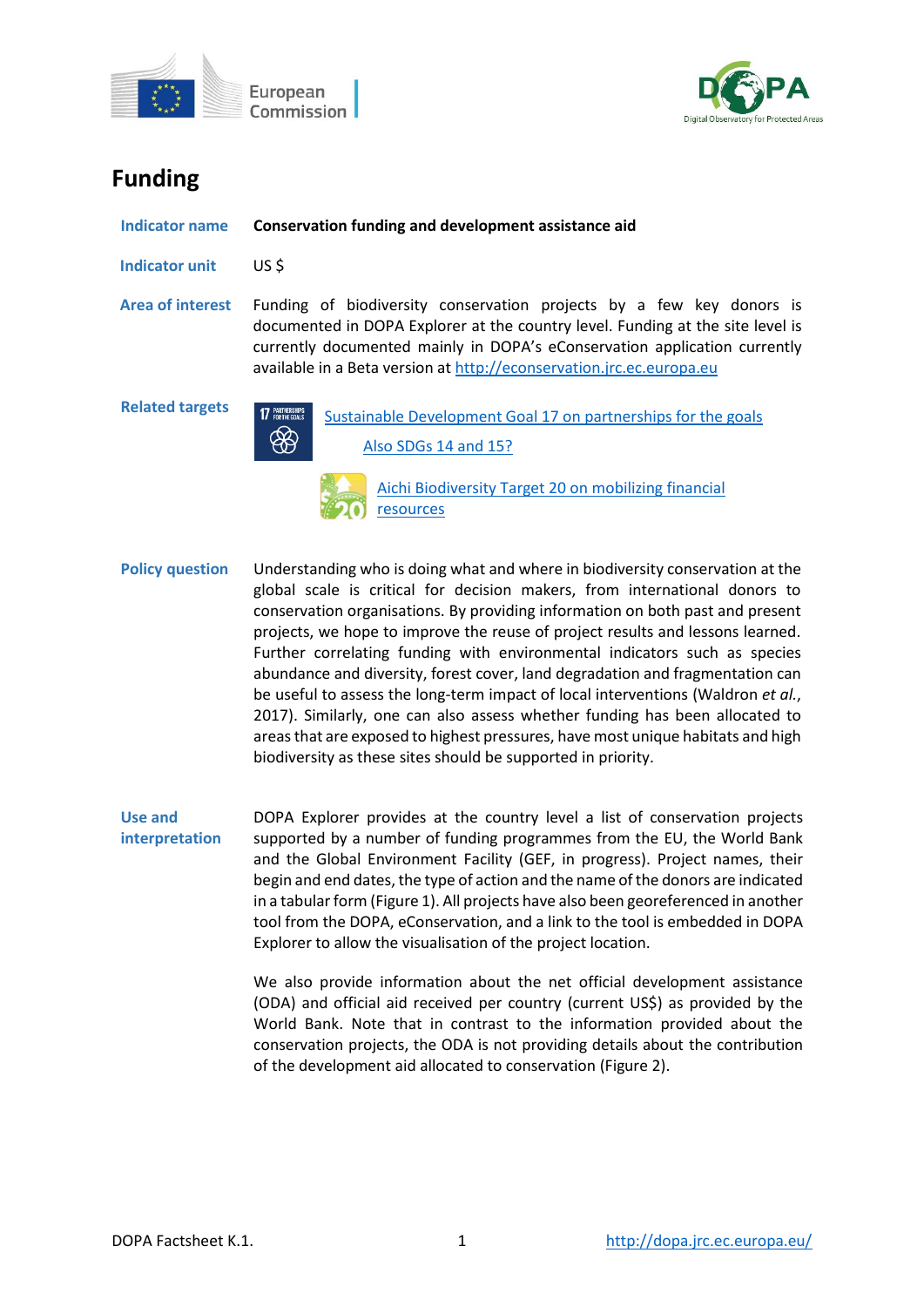

**Figure 1.** Screen capture of the conservation projects funded in Italy



**Figure 2.** Screen capture of the evolution of development aid as made available by the World Bank

**Key caveats** Our efforts in documenting who is doing what and where is very much under development as there is no common standard data structure adopted by the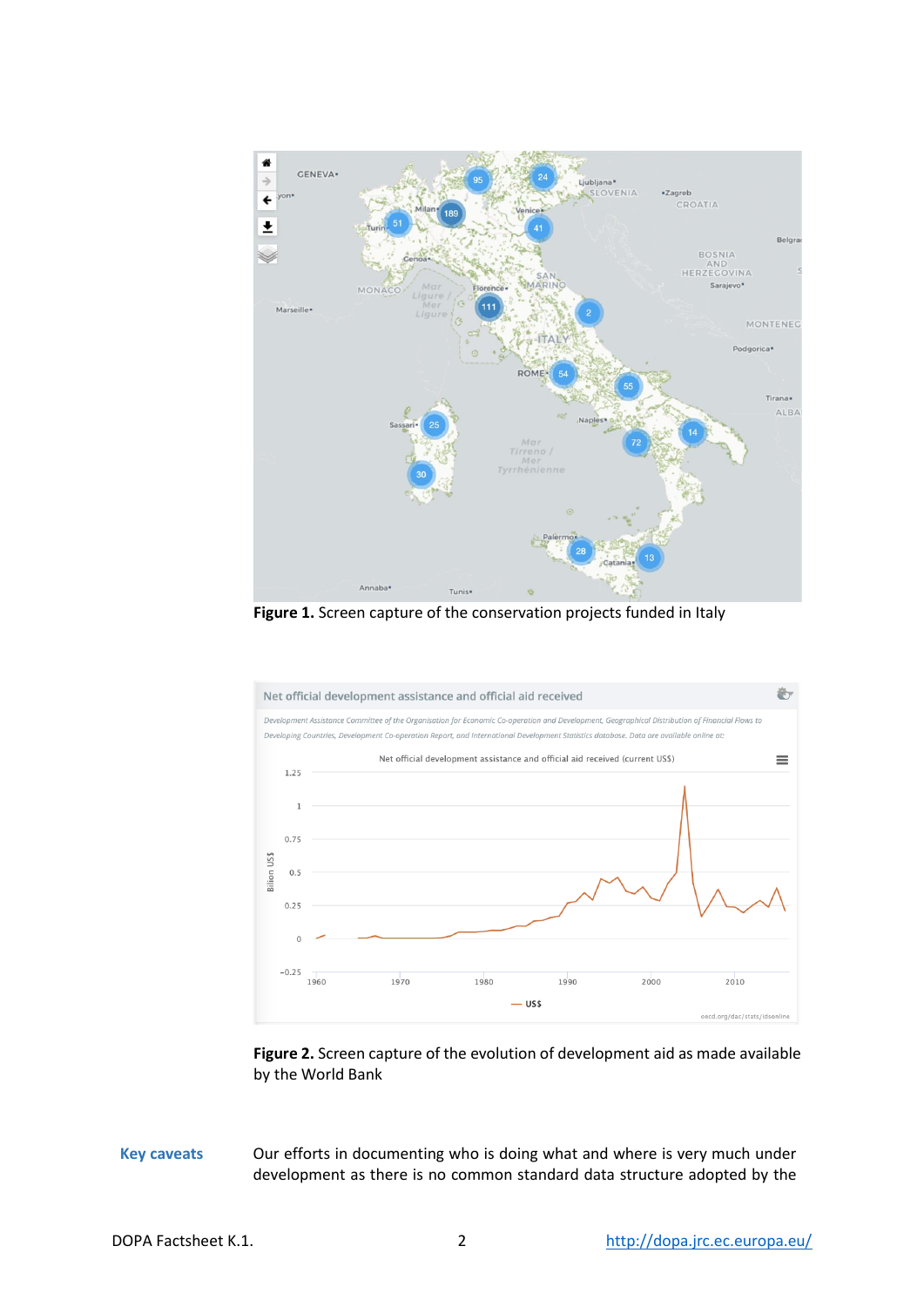main donors and therefore no simple way to import the information in the DOPA. The number of donors is also very large and we therefore have constrained ourselves to a few key donors only.

The map of conservation projects presented are therefore currently limited to a few programmes, covering a limited time period (from 1992 to 2018 for the EU, from 1987 to 2017 for the World Bank and from 1991 to 2008 for the GEF). We plan to be as exhaustive as possible and hope to cover more donors over the next years. Most information had to be encoded and georeferenced manually. Projects often had limited information about the subject matter and the flagging of a project as one addressing biodiversity conservation was sometimes subjective. Georeferences were also missing and have been encoded manually. Projects that did not specify locations were georeferenced to the location of the country's capital city, assuming that the projects are implemented at a country level. Similarly, projects spread over multiple locations and countries had to be artificially distributed in terms of budget across these locations in an arbitrary way. The users will however find some information in eConservation about the level of precision we attributed to the geolocation assigned to each project. All these steps are obviously prone to errors and can lead to wrong information.

**Indicator status** ODA funding is frequently reported by a number of authorities such as the OECD or the World Bank. If the information presented by the DOPA is more detailed and is specific to biodiversity conservation, it should not be considered under any circumstances as a formal reporting on biodiversity-related financing under the UN Convention on Biological Diversity.

# **Available data and resources**

- **Data available** DOPA Explorer provides a list of conservation projects funded by the European Union (from 1992 to 2018), the World Bank (from 1987 to 2017) and the GEF (from 1991 to 2008, pre-processing is in progress). The EU data include projects from the EU LIFE Programme, the BEST Initiative and EuropeAid. Our database contains currently over 3100 projects covering some 10470 different project sites in over 215 countries.
- **Data updates** Planned with each update of DOPA.
- **Codes** Standard GIS operations.

# **Methodology**

**Methodology** The information currently presented includes data on biodiversity related projects funded by big public donors such as the European Union (EU), the World Bank and the Global Environment Facility. Where applicable, we use the Rio marker for biodiversity related development finance to identify relevant projects, i.e. aid activities targeting biodiversity as a principal or significant objective. The Rio marker for biodiversity was introduced in 1998 as a statistical policy marker to facilitate monitoring and reporting of development finance supporting the objectives of the UN Convention on Biological Diversity (CBD) adopted in Rio de Janeiro in 1992.